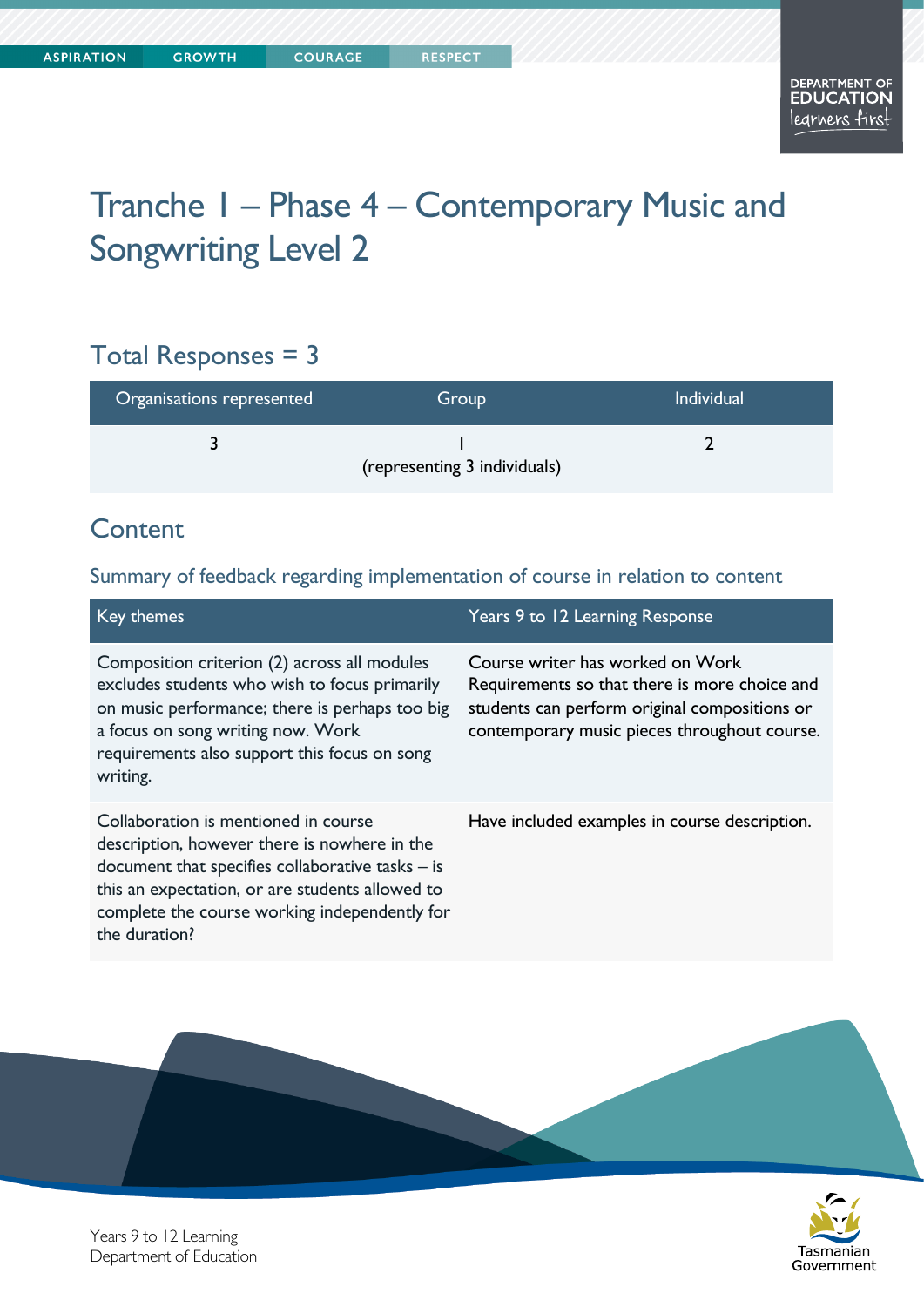| Module I – Key Knowledge last paragraph –<br>"completing several compositions" – this is<br>unrealistic for the one module. Perhaps change<br>to "one or more".                                                                           | Course writer actioned feedback.                        |
|-------------------------------------------------------------------------------------------------------------------------------------------------------------------------------------------------------------------------------------------|---------------------------------------------------------|
| Module I – aural and theoretical skills, key<br>focus areas - TRANSCRIBE and arrange -<br>transcribe is perhaps a step too far for this<br>course.                                                                                        | Course writer removed transcribe in this<br>context.    |
| Module $3 -$ "performance skills" $-$ is there a<br>better term for this? The elements under this<br>umbrella (intonation, dynamics, etc.) are<br>arguably not concerned with performance skills<br>but the musical and technical skills. | Course writer changed to music and technical<br>skills. |

### Work Requirements

Summary of feedback regarding implementation of course in relation to Work Requirements

| Key themes                                                                                                                                                                                                                                                                                                               | Years 9 to 12 Learning Response                                                                                                                                           |
|--------------------------------------------------------------------------------------------------------------------------------------------------------------------------------------------------------------------------------------------------------------------------------------------------------------------------|---------------------------------------------------------------------------------------------------------------------------------------------------------------------------|
| Do the work requirements overlap in terms of<br>assessment or must they be kept separate? Eg -<br>Module 3: one performance of two music<br>pieces/one performance of two music pieces for<br>an audience are these expected to be the<br>same pieces? Or are students required to learn<br>4 pieces within this module? | Course writer has amended it so that students<br>can choose any previously performed pieces<br>throughout the course for their audience-based<br>performance in Module 3. |

# Support for Implementation

Summary of feedback regarding support desired for implementation and delivery

| Key themes        | Years 9 to 12 Learning Response |
|-------------------|---------------------------------|
| No further action | N/A                             |